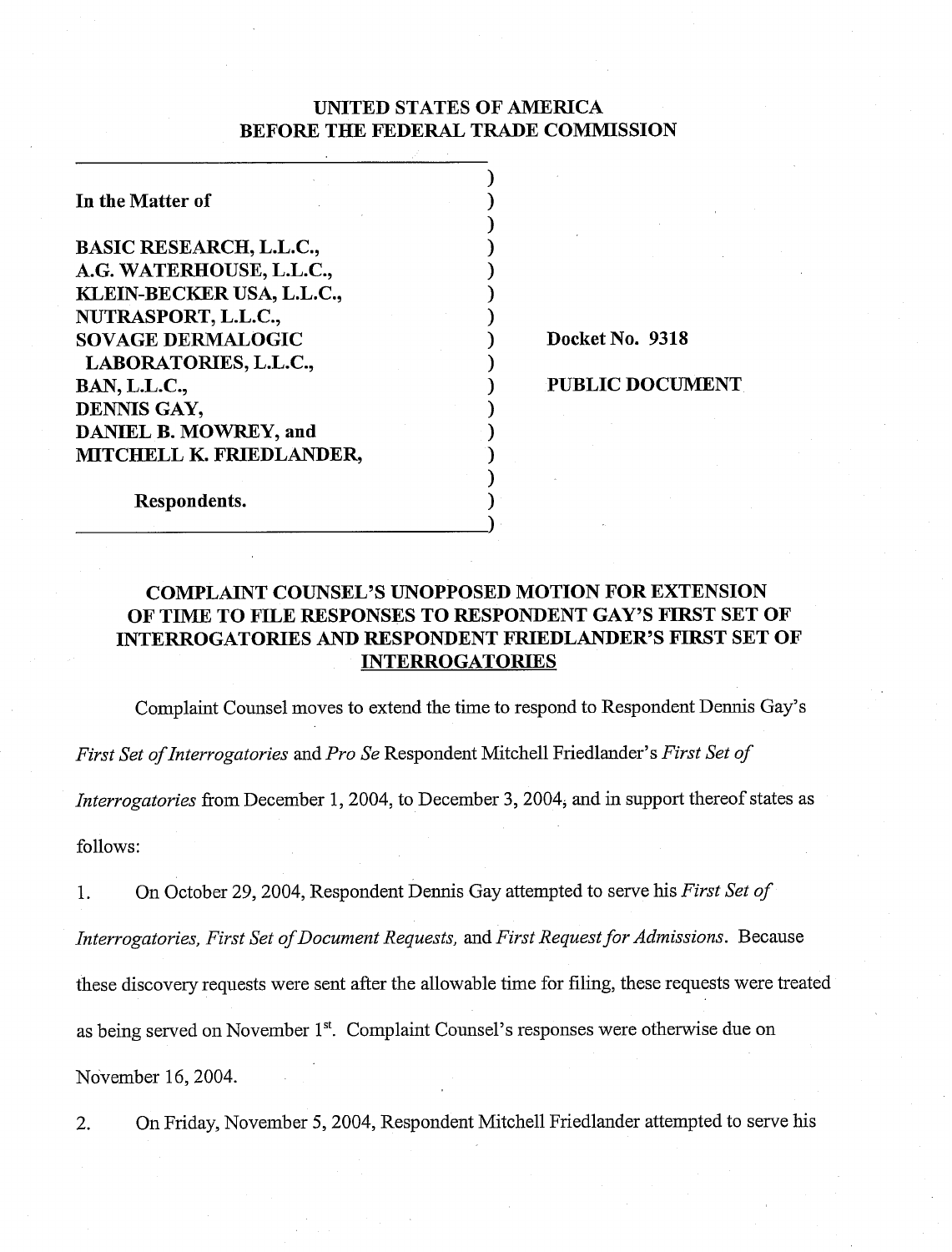*First Set of Interrogatories, First Set of Document Requests, and First Request for Admissions.* Because these discovery requests were sent after the allowable time for filing, these requests were treated as being served on Monday, November 8<sup>st</sup>. Complaint Counsel's responses were otherwise due on November 23,2004.

3. On November 22,2004, pursuant to Complaint Counsel's motions (unopposed by Respondent Gay and Respondent Friedlander), the Administrative Law Judge extended the time for Complaint Counsel to respond to Respondent Gay's and Respondent Friedlander's discovery requests to December 1,2004.

4. Pursuant to Rule of Practice 4.3, the Administrative Law Judge may extend any time limit prescribed or allowed by the Rules.

5. On November 30, 2004, Complaint Counsel, Laura Schneider, discussed the relief sought in this Request with counsel for Respondent Gay, Andrew Dymek. Mr. Dymek represented that Respondent did not oppose the requested two day extension.

6. On November 30,2004, Complaint Counsel, Laura Schneider, discussed the relief sought in this Request with *Pro Se* Respondent Mitchell Friedlander. Mr. Friedlander represented that he did not oppose the requested two day extension

7. Good cause exists to justify this brief two day extension. Complaint Counsel is presently engaged in multiple tasks associated with completing discovery and addressing and resolving numerous discovery issues. Complaint Counsel has been preparing other responses to numerous discovery requests which are due on December 1,2004, which include *Pro Se* Respondent Friedlander's *First Request for Production of Documents, Pro Se* Respondent Friedlander's *Request for Admissions, Respondent Gay's <i>First Request for Production, Respondent Gay's First Set of Requests for Admissions,* and Respondent Mowrey's *First Request for Production of*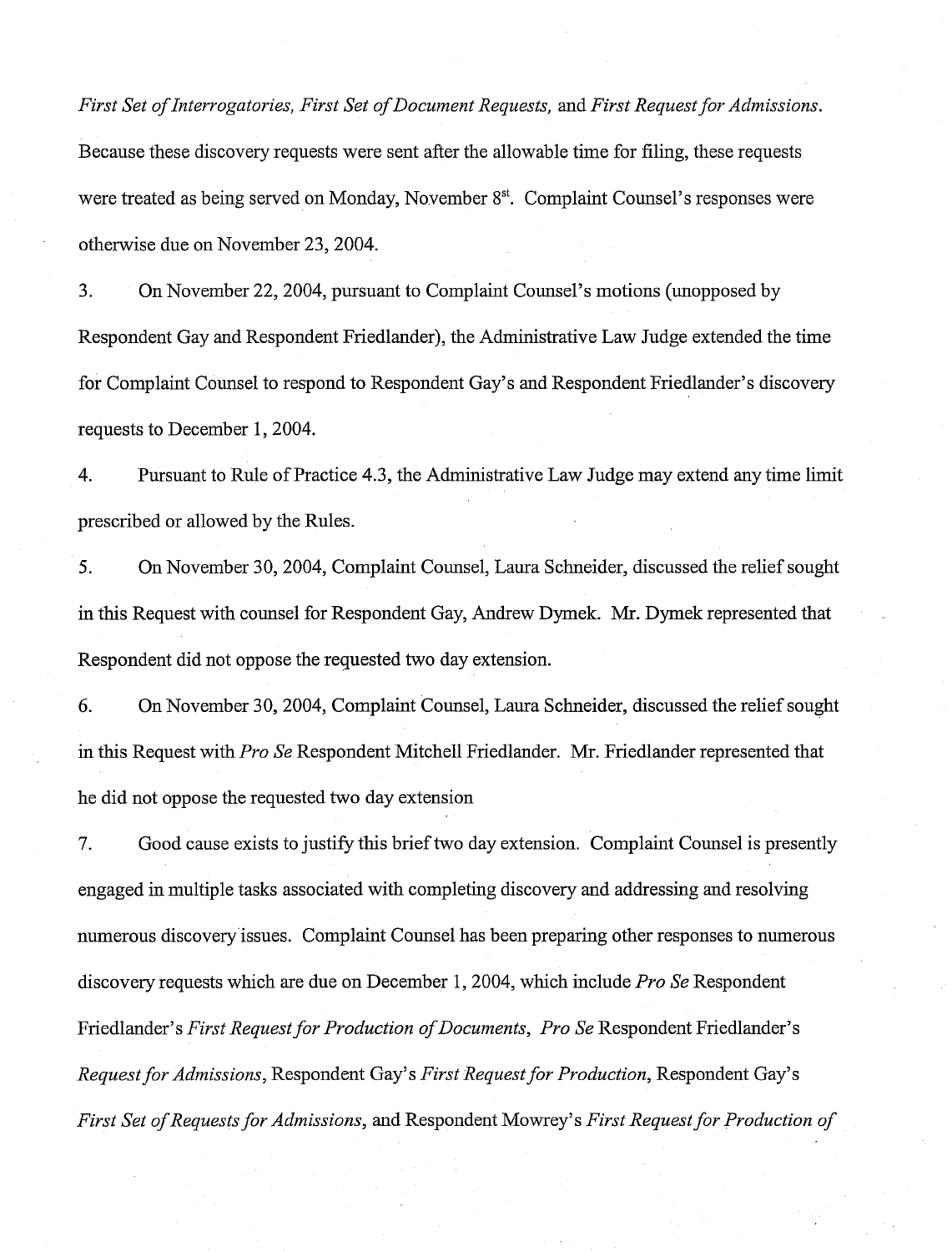*Documents.* Complaint Counsel intends to timely file these responses. In addition, Complaint Counsel is preparing for upcoming depositions including the deposition of Respondents' advertising expert planned for December  $8<sup>th</sup>$ , two of Respondents' key witnesses planned for December  $9<sup>th</sup>$  and  $10<sup>th</sup>$ , and other important depositions towards the end of the month. Moreover, today, Complaint Counsel received Respondents' expert report from Lawrence Solan and Complaint Counsel is in the process of reviewing the report and determining whether to prepare a rebuttal report.

8 A proposed order is attached hereto for the Court's convenience.

Date: November 30, 2004 Respectfully submitted by:

Laureen Kapin (202) 326-3237 Joshua S. Millard (202) 326-2454 Robin M. Richardson (202) 326-2798 Laura Schneider (202) 326-2604

Division of Enforcement Bureau of Consumer Protection Federal Trade Commission 600 Pennsylvania Avenue, N.W. Washington, D.C. 20580

COUNSEL SUPPORTING THE COMPLAINT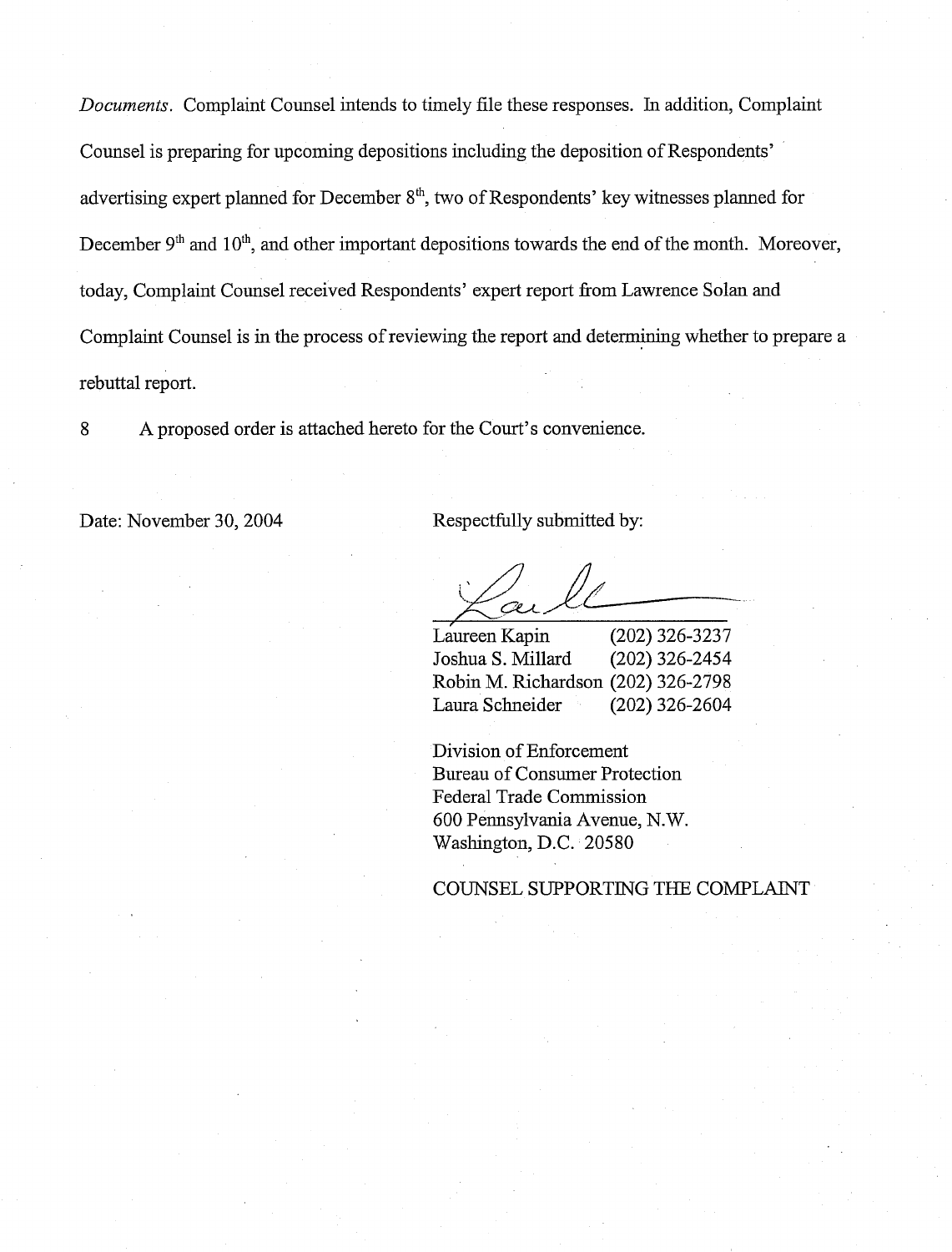### **CERTIFICATE OF SERVICE**

I hereby certify that on this 30<sup>th</sup> day of November, 2004, I caused *Complaint Counsel's Unopposed Motion for Extension of Time to File Responses to Respondent Gay's First Set of Interrogatories and Pro Se Respondent Friedlander's First Set of Interrogatories* to be served and filed as follows:

> **(1)** the original, two (2) paper copies filed by hand delivery and one (1) electronic copy via email to:

> > **Donald S. Clark, Secretary**  Federal Trade Commission 600 Penn. Ave., N.W., Room H-159 Washington, D.C. 205 80

 $(2)$ 

two (2) paper copies served by hand delivery to: **The Honorable Stephen J. McGuire**  Administrative Law Judge 600 Penn. Ave., N.W., Room H-104 Washington, D.C. 205 80

one (1) electronic copy via email and one (1) paper copy

 $(3)$ 

**Stephen E. Nagin**  Nagin Gallop Figuerdo P.A. 3225 Aviation Ave. Miami, FL 33 133-4741 (305) 854-5353 (305) 854-5351 (fax) snagin@ngf-law.com **For Respondents** 

**Ronald F. Price** 

Peters Scofield Price 3 10 Broadway Centre 111 East Broadway Salt Lake City, UT 841 11 (801) 322-2002 (801) 322-2003 (fax) rfp@psplawyers.com **For Respondent Mowrey**  **Jeffrey D. Feldman** 

by first class mail to the following persons:

FeldmanGale, P.A. 201 S. Biscayne Blvd.,  $19<sup>th</sup>$  Fl. Miami, FL 33131-4332 (305) 358-5001 (305) 358-3309 (fax) JFeldman@FeldmanGale.com **For Respondents A.G. Waterhouse, LLC, Klein-Becker USA, LLC, Nutrasport, LLC, Sovage Dermalogic Laboratories, LLC, and BAN, LLC** 

**Mitchell K. Friedlander**  5742 West Harold Gatty Dr. Salt Lake City, UT 841 16 (801) 5 17-7000 (801) 517-7108 (fax) **Respondent** *Pro* Se mkf555@msn.com

#### **Richard D. Burbidge**

Burbridge & Mitchell 215 S. State St., Suite 920 Salt Lake City, UT 841 11 (801) 355-6677 (801) 355-2341 (fax) rburbidge@,burbidgeandmitchell.com **For Respondent Gay** 

COMPLAINT COUNSEL